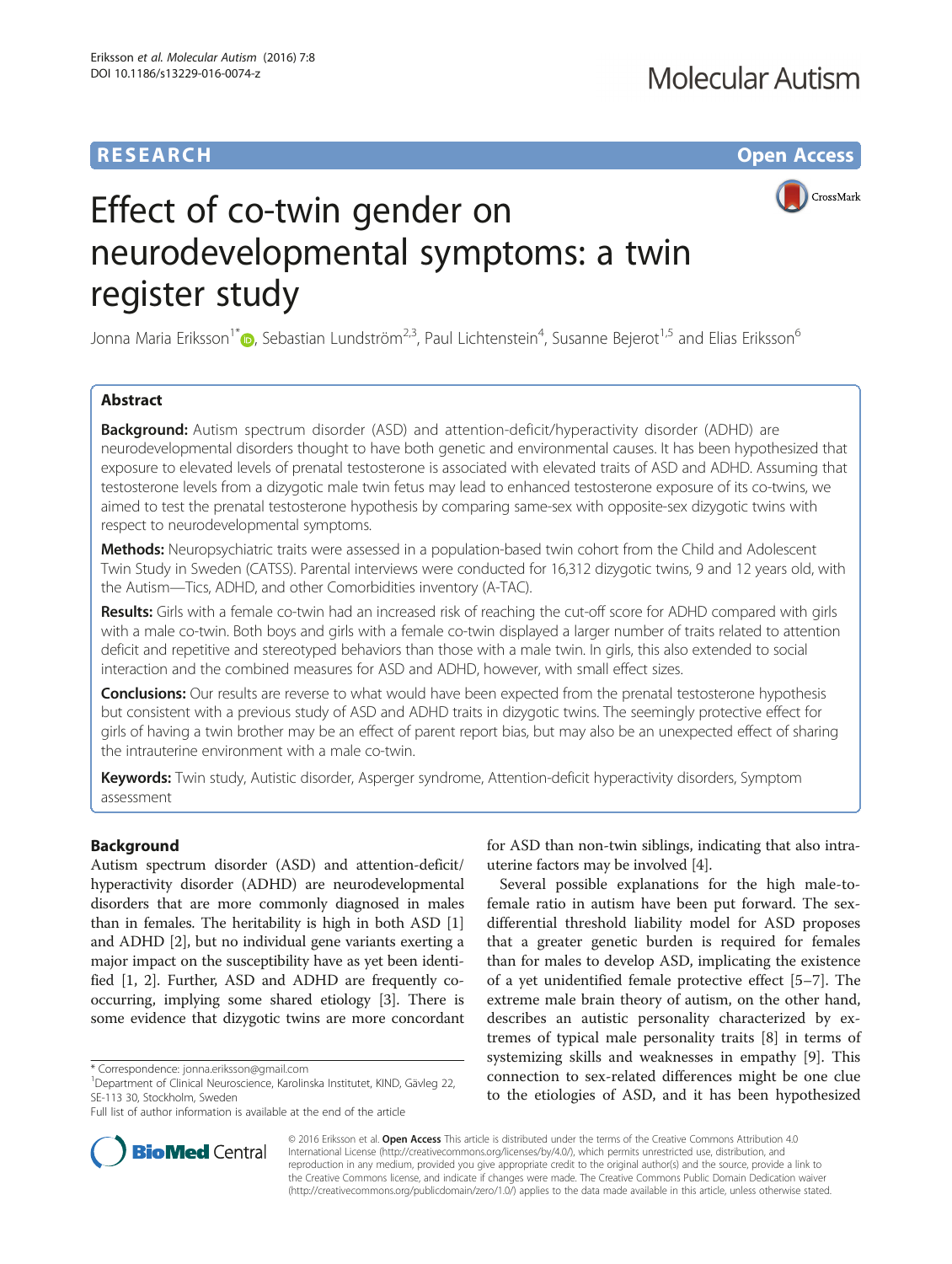that exposure to elevated levels of prenatal testosterone is associated with more autistic traits and thus also may be a risk factor for developing ASD. This has been supported by studies of the association between autistic traits and testosterone levels in amniotic fluid [[10](#page-5-0)–[12](#page-5-0)].

Testosterone passes the blood–brain barrier and binds to the androgen receptor in the brain in both males and females, and a permanent (organizational) impact of prenatal testosterone exposure on fetal neurodevelopment has been confirmed in animal studies [[13](#page-5-0)]. The higher testosterone levels in male fetuses are reflected by considerably higher testosterone levels also in the amniotic fluid compared with those observed for female fetuses [[14\]](#page-5-0). Studies on rodents have shown that testosterone from male fetuses transfer to adjacent fetuses via amniotic diffusion [\[15](#page-5-0)], and this phenomenon has been proposed to occur also in human twin pregnancies [\[16](#page-5-0)]. In this vein, studies of prenatal testosterone transfer in humans suggest that having a male co-twin may masculinize various aspects of the phenotype in women, including body mass index [[17](#page-5-0)], tooth crown size [\[18](#page-5-0)], the eruption of teeth [\[19\]](#page-5-0), the second- to fourth-digit ratio [\[20](#page-5-0)], leukocyte telomere length [[21\]](#page-5-0), and cerebral lateralization [[22\]](#page-5-0). Some reports suggest that a corresponding virilization may take place also with respect to behavioral parameters, such as aggression [[23\]](#page-5-0) and sensation seeking [\[16](#page-5-0), [24\]](#page-5-0); however, most of these studies have been based on small samples, and they are to some extent contradicted by reports failing to detect clear-cut behavioral differences between same-sex and oppositesex female twins [\[25](#page-5-0)–[29\]](#page-5-0). Similarly controversial is the possible influence of having a male twin for the risk of developing disordered eating in females, some studies suggesting a protecting effect [\[30](#page-5-0), [31\]](#page-5-0) while others have failed to replicate this finding [\[32](#page-5-0)–[34\]](#page-5-0).

Assuming that having a male co-twin increases the prenatal exposure to testosterone, the prenatal androgenization theory of autism [\[10\]](#page-5-0) would predict a higher rate of autistic traits in females with a male cotwin. Likewise, since also ADHD is more prevalent in males than females, and since it has been suggested that prenatal testosterone exposure of girls increases the risk also for ADHD [[35\]](#page-5-0), ADHD traits could also be expected to be enhanced in opposite-sex female twins. A previous study, comparing neuropsychiatric traits in dizygotic twins with either a male or a female co-twin, however, revealed the counter-intuitive result that female index twins with a male co-twin had a lower rate of parent-reported ADHDand ASD-related traits than those with a female co-twin [[36](#page-5-0)]. In the present study, we have addressed the same issue by analyzing data obtained within the Child and Adolescent Twin Study in Sweden (CATSS) [[37\]](#page-5-0) on parent-reported symptoms of ADHD and ASD in dizygotic twins having either a male or female co-twin.

# **Methods**

#### Participants

This study was conducted using data from CATSS, an ongoing, population-based longitudinal twin study targeting all twins born in Sweden since July 1, 1992, at 9 or 12 years of age. The CATSS has a response rate of 80 % with little influence of the presence of neurodevelopmental disorders on the response rate [[37](#page-5-0)]. Zygosity was determined by a DNA test [\[38](#page-5-0)]. A total of 8156 dizygotic twin pairs (4219 male–female, 1808 female–female, 2129 male–male) were included in the present study.

## The Autism—Tics, AD/HD, and other Comorbidities inventory

ADHD and autistic traits were assessed with the Autism—Tics, AD/HD, and other Comorbidities inventory (A-TAC) [\[39](#page-5-0)–[41\]](#page-5-0) which is a parental telephone interview for assessing neuropsychiatric problems in children. All interviews were conducted by professional interviewers who had undergone a brief introduction to psychiatry and twin research. A-TAC comprises 96 questions organized in 20 modules regarding clinically meaningful areas of psychiatric or psychological problems. The ASD domain comprises three modules: "language," "social interaction," and "flexibility" (mirroring the DSM-IV subdomain of "restricted repetitive and stereotyped patterns"). The AD/HD domain comprises the modules "impulsiveness/activity" and "concentration/attention." The remaining 15 modules cover symptoms on other neuropsychiatric problems with less specific relation to ASD or ADHD in the DSM-IV. Response options for each item are "yes"  $(1)$ , "yes, to some extent"  $(0.5)$ , and "no" (0). Seventeen items were used to assess behavior representing the different ASD criteria defined by the DSM-IV [\[37](#page-5-0)]. The A-TAC domain and module scores represent the summed scores of the included items. The internal consistency has been shown to be good for the 17 ASD items ( $\alpha$  = 0.86) and excellent for the 19 AD/HD items ( $\alpha$  = 0.90) [\[37](#page-5-0)]. The present study used the cut-offs for ASD and ADHD caseness from the A-TAC validation study [\[40\]](#page-5-0). Two cut-offs for ASD were used: a low cut-off of ≥4.5 points, which yielded a sensitivity of 0.96 and specificity of 0.88, and a high cut-off of ≥8.5 points (sensitivity 0.71, specificity 0.95). For AD/HD, a low cutoff of ≥6 yielding a sensitivity of 0.98 and specificity of 0.81, and a high cut-off of  $\geq$ 12.5 (sensitivity 0.52, specificity 0.95) were used.

#### Statistical analysis

We studied differences in neuropsychiatric traits, as measured by the A-TAC modules, in index twins with either a female or male co-twin. In the main analysis, possible differences in scores for the composite modules for ASD and AD/HD were analyzed. In sensitivity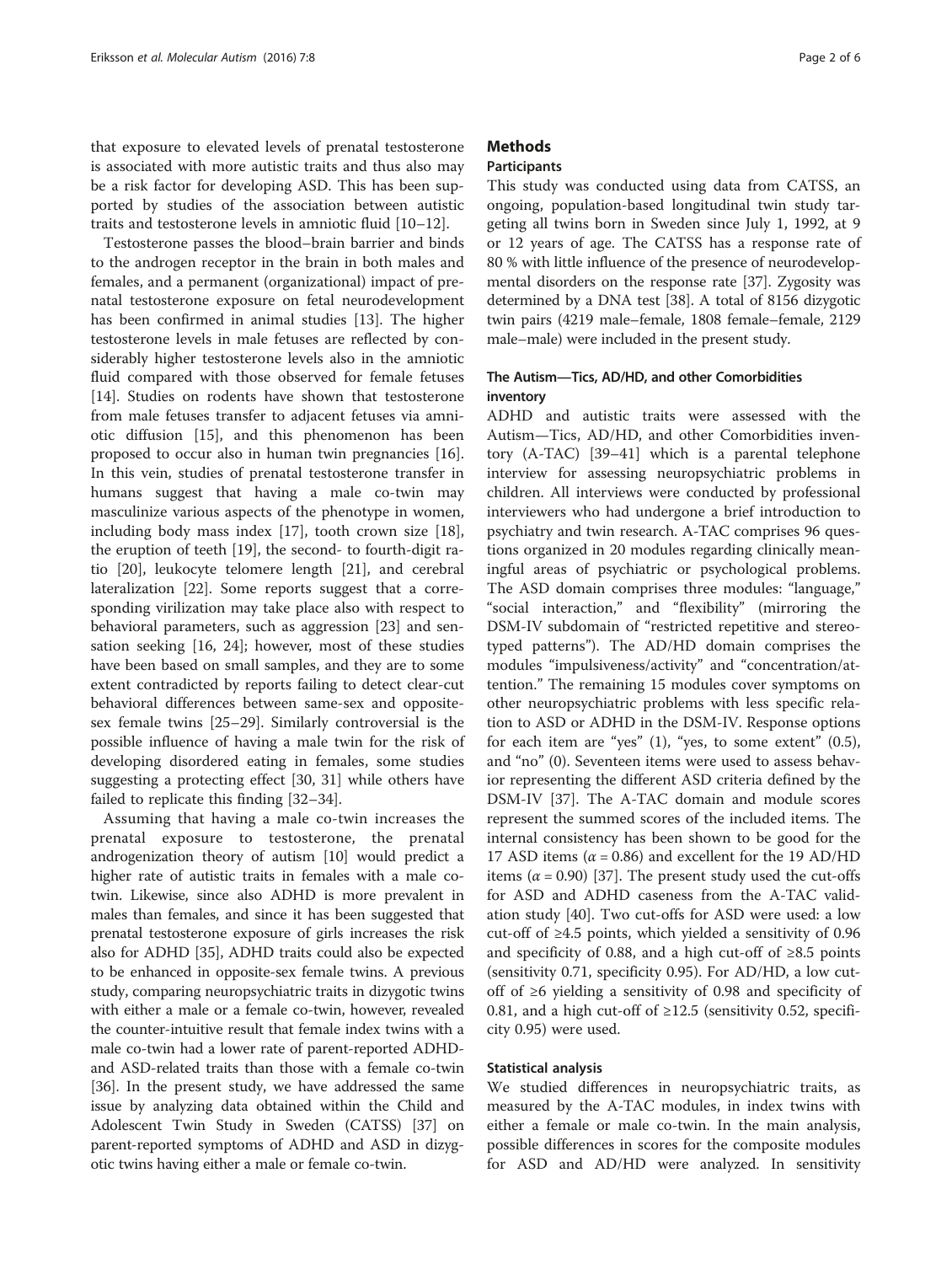analyses, differences with respect to cut-off rates for these modules, as well as differences with respect to scores of individual ASD and AD/HD submodules, were assessed. The three remaining A-TAC single modules spanning at least 5 points or more in the cohort were also tested to serve as control variables. In same-sex pairs, the index twin was selected randomly, in oppositesex pairs the twin of the analyzed sex was selected as index twin. Due to non-normality and heterogeneity of variances of the residual distributions, we used Mann– Whitney *U* test to analyze differences in module scores between index twins with a co-twin brother and index twins with a co-twin sister. The chi-square test was used to compare proportions of above cut-off scores between groups. In all analyses, both twins were excluded if either twin had a missing module score (46 pairs (0.6 %) for ASD score and 65 pairs (0.8 %) for ADHD score). Quade's rank analysis of covariance [\[42](#page-5-0)] was used to analyze interaction effects. Since the main analysis comprises only two comparisons, and the other comparisons are to be regarded as sensitivity analyses, no correction of  $p$  values for multiple comparisons was deemed necessary.

#### Ethics statement

Participants in the CATSS study are protected by informed consent process—they are informed of what is being collected and given the option to withdraw their consent and discontinue participation. The CATSS-9/12 study has ethical approval from the Karolinska Institute Ethical Review Board: Dnr 02-289 and 2010/507-31/1.

#### Results

#### Distribution of scores

As could be expected, the score of the outcome variables were extremely skewed. A total of 48 % of the male twins and 58 % of the female twins scored 0 points on autistic traits (Table 1). The female index twins with a female co-twin scored higher than the female index twins with a male co-twin on both autistic traits and ADHD traits (Table [2](#page-3-0)) but with small effects  $(r < 0.1)$ . There was no significant interaction effect between cotwin sex and age on autistic traits or autistic traits. Neither was there any interaction between co-twin sex and ADHD traits on autistic traits nor between co-twin sex and autistic traits on ADHD traits.

#### Exploring the single modules

To further explore the results above, the differences in rank scores were also tested in each of the A-TAC modules spanning at least 5 points in scores: all differences pointed to a higher rank sum in the index twins with a female co-twin. Among the girls, the index twins with a female co-twin had higher rank scores than those with a

Table 1 Distribution of scores (%) for index twins with either a female or male co-twin

|              | <b>ADHD</b> |      |      | <b>ASD</b> |      |      |      |           |
|--------------|-------------|------|------|------------|------|------|------|-----------|
|              | FF.         | FM   | MF   | MM         | FF.  | FM   | MF   | <b>MM</b> |
| 0            | 45.1        | 47.4 | 34.2 | 35.5       | 55.7 | 60.6 | 47.7 | 48.2      |
| 0.5          | 11.3        | 11.6 | 10.0 | 10.0       | 17.8 | 16.7 | 17.2 | 17.5      |
| $\mathbf{1}$ | 8.2         | 8.9  | 7.6  | 8.2        | 11.1 | 9.3  | 12.7 | 11.5      |
| 1.5          | 6.3         | 6.1  | 5.9  | 6.1        | 4.8  | 4.6  | 6.0  | 6.2       |
| 2            | 4.8         | 5.4  | 5.7  | 4.7        | 3.4  | 2.8  | 4.8  | 4.8       |
| 2.5          | 3.2         | 3.7  | 4.9  | 4.8        | 1.5  | 1.5  | 2.3  | 2.8       |
| 3            | 3.4         | 3.1  | 4.0  | 3.9        | 1.6  | 1.2  | 2.0  | 1.7       |
| 3.5          | 3.1         | 2.2  | 3.5  | 3.1        | 0.9  | 0.6  | 1.1  | 1.6       |
| 4            | 2.3         | 2.0  | 2.7  | 2.9        | 0.6  | 0.6  | 0.9  | 0.9       |
| $4.5 - 5$    | 2.9         | 2.7  | 5.4  | 5.5        | 0.9  | 0.5  | 1.7  | 1.2       |
| $5.5 - 6$    | 2.5         | 2.3  | 3.7  | 3.6        | 0.4  | 0.4  | 0.9  | 0.8       |
| $6.5 - 7$    | 1.7         | 1.2  | 2.9  | 2.7        | 0.3  | 0.3  | 0.7  | 0.8       |
| $7.5 - 8$    | 1.0         | 0.7  | 1.9  | 1.5        | 0.2  | 0.1  | 0.6  | 0.4       |
| >8           | 4.0         | 2.7  | 7.5  | 6.9        | 0.5  | 0.6  | 1.4  | 1.4       |

ADHD and ASD scores from the Autism—Tics, AD/HD, and other Comorbidities inventory (A-TAC)

FF female with a female co-twin, FM female with a male co-twin, MF male with female co-twin, MM male with a male co-twin

male co-twin in four modules: "perception"  $(U =$ 3,664,254,  $p = 0.004$ ,  $r = 0.04$ ), concentration/attention  $(U = 3,605,112, p = 0.001, r = 0.04)$ , social interaction  $(U =$ 3,659,944,  $p = 0.01$ ,  $r = 0.03$ ), and flexibility ( $U = 3,677,626$ ,  $p = 0.005$ ,  $r = 0.04$ ). In boys, twins with a female co-twin had higher rank scores on concentration /attention  $(U =$ 4,261,827,  $p = 0.003$ ,  $r = 0.04$ ) and flexibility (*U* = 4,368,327,  $p = 0.006$ ,  $r = 0.03$ ) than those with a male cotwin. No differences were found in the modules language, impulsiveness/activity, "emotion," or "opposition."

#### Differences in cut-off scores for ADHD and ASD

The pattern of proportions of twins with either a male or female co-twin reaching the cut-off scores for ADHD and ASD were studied (Table [3](#page-3-0)). A higher frequency of index twins with a female co-twin that reached the low cut-off score for ADHD could be seen in the females. This also extended to the combined sample of males and females,  $\chi^2$  (1,  $N = 8,091$ ) = 11.1,  $p = 0.001$ ,  $\phi = 0.04$ , with odds ratio 1.27 (95 % CI = 1.10 to 1.47). Although the frequencies were consistently higher in the twins with a female co-twin also for the ASD cut-off scores, in both girls and boys, these differences did not reach statistical significance (Table [3\)](#page-3-0).

## **Discussion**

We have studied the effect of having a female or male co-twin on traits for autism and ADHD in a cohort of 9 and 12 year old Swedish dizygotic twins. Our study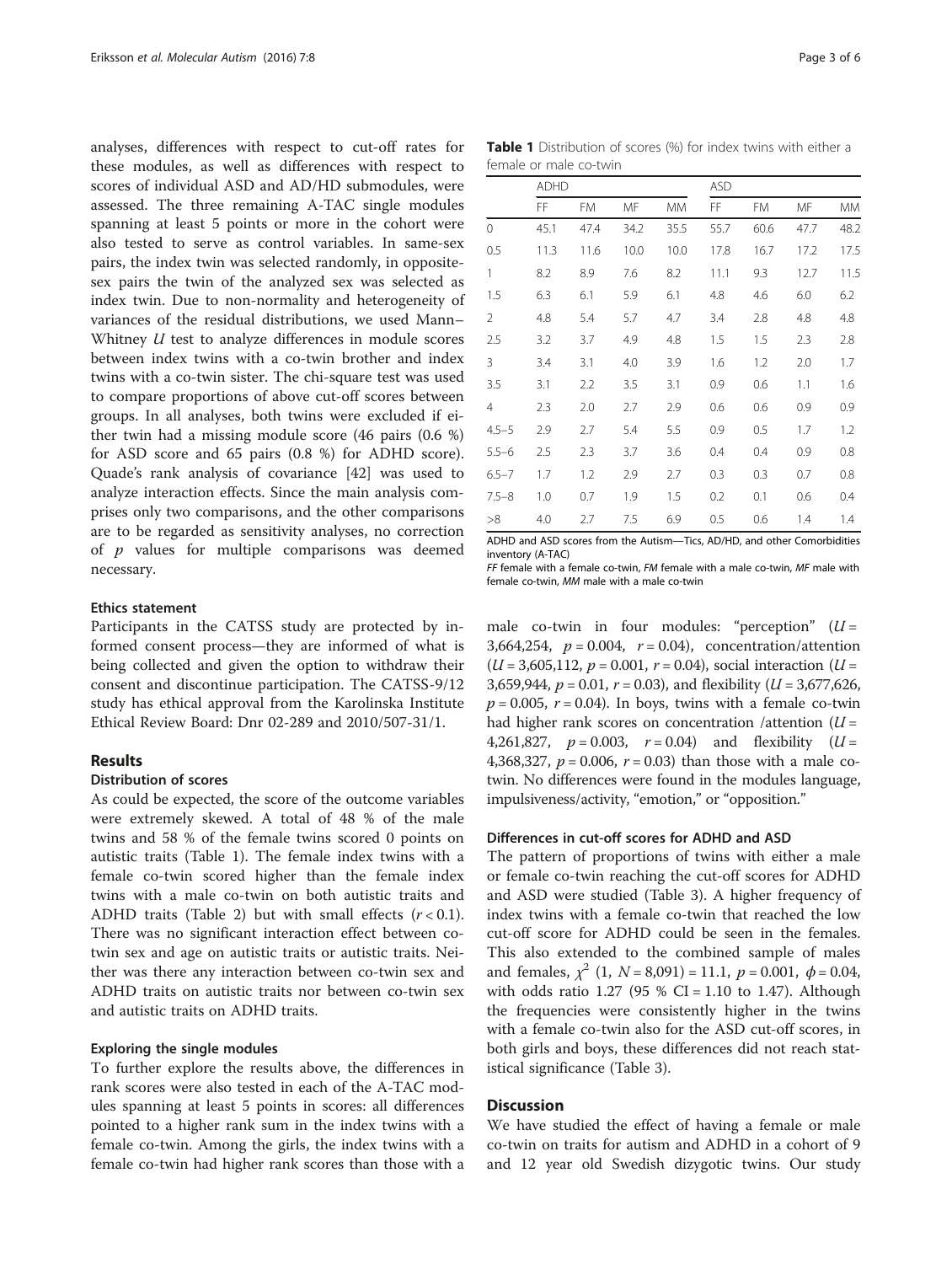|            | Female co-twin |           | Male co-twin |           |                |       |      |
|------------|----------------|-----------|--------------|-----------|----------------|-------|------|
| Index twin | Ν              | Mean rank | Ν            | Mean rank | Mann-Whitney U | D     |      |
| Female     | 793            | 3063      | 4195         | 2961      | 3,626,673      | 0.03  | 0.03 |
| Male       | 4190           | 3179      | 2109         | 3091      | 4,295,000      | 0.06  | 0.02 |
| Female     | 795            | 3099      | 4197         | 2953      | 3.582.249      | 0.001 | 0.04 |
| Male       | 4197           | 3160      | 2115         | 3150      | 4.425.446      | 0.8   |      |
|            |                |           |              |           |                |       |      |

<span id="page-3-0"></span>Table 2 Differences in autistic and ADHD traits between index twins with either a female or a male co-twin

ADHD and autistic traits measured by the Autism—Tics, AD/HD, and other Comorbidities inventory (A-TAC). r effect size

aimed to explore the hypothesis that elevated levels of prenatal testosterone increase the risk of developing autistic and/or ADHD-related traits, under the assumption that elevated testosterone levels from a dizygotic male twin fetus will increase testosterone exposure of its cotwin, leading to a masculinization of the brain. Contrary to what we had predicted, no increase in autistic traits could be found in girls with a male co-twin compared with those with a female co-twin. Instead, the opposite result was found, that girls with a female co-twin were reported to have more ADHD and autistic traits than girls with a male co-twin. It was also significantly more common for boys and girls with a female co-twin to reach the lower cut-off for ADHD than for those with a male co-twin. Although the same pattern was notable with respect to the cut-off for ASD, these differences were too small to reach statistical significance. In the analysis of the different A-TAC module scores, differences in scores between having a female co-twin and a male co-twin were present for the AD/HD module attention/concentration, the ASD modules flexibility, and social interaction, and also for the perception module. Although the perception module, which includes items regarding sensory hyper reactivity, is a stand-alone module in the A-TAC, it should be noted that the DSM-5, in addition to the DSM-IV criteria, includes hyper-/hyporeactivity to sensory input in its ASD criteria. Thus, the difference found in the perception can also be interpreted as related to ASD. Notably, all module score differences for boys and girls alike pointed in the same direction, that is, towards higher scores in twins with a female co-twin.

Although the main analysis included two comparisons, no correction of  $p$  values was undertaken. Whereas the association between sex of co-twin and ASD scores would remain significant also following such an adjustment, the association between sex of co-twin and ADHD scores would not. The latter relationship, not being a chance finding, however, gains support from the analysis regarding cut-off for ADHD diagnosis, as well as from the fact that our observation is in line with a previous report from Attermann and co-workers [\[36](#page-5-0)]; these authors, however, found no corresponding effect for males. Also, a greater aggregation of autistic symptoms in siblings of female probands with high scores as compared to siblings with male probands with high scores, interpreted as a protective effect exerted by the female sex, has previously been reported on a study partly based on the same cohort [[6\]](#page-4-0).

There are several possible explanations for the higher scores in female twins with a twin sister, and they may not be the same for the ASD and ADHD traits. One explanation could be parent rater contrast effects, that is, an existing difference between the twins amplified by the rater. As the rated traits of ASD and ADHD are generally more frequent in males, the risk of an underreporting of traits in the female twin due to a contrast effect will be larger in the opposite-sex twins than in the same-sex twins. Additionally, the contrast effect may result in underreporting also when the co-twin is afflicted by a neuropsychiatric disorder, and as both ASD and ADHD are more common in boys than girls, such an effect would have a bigger impact on the twins with a male co-twin. Such a bias playing a role gains support from the fact that we, unlike Attermann and co-workers [[36\]](#page-5-0), observed a corresponding effect of the sex of the co-twin on the attention/concentration and flexibility modules also in male twins. On the other hand, one should note that no such effect was seen for traits of

Table 3 Number of children, n (%), with scores for ADHD and autistic traits above validated cut-offs

| Cut-off<br>Index twin | <b>ADHD</b> |            |             | ASD     |            |          |            |          |
|-----------------------|-------------|------------|-------------|---------|------------|----------|------------|----------|
|                       | $\geq 6$    |            | $\geq$ 12.5 |         | $\geq 4.5$ |          | $\geq 8.5$ |          |
|                       | $E$ **      | Μ          |             | M       |            | M        |            | M        |
| Female co-twin        | 137(7.6)    | 595 (14.2) | 17(0.9)     | 125 (3) | 40(2.2)    | 220(5.2) | 10(0.6)    | 58 (1.4) |
| Male co-twin          | 247 (5.9)   | 274 (13)   | 39(0.9)     | 52(2.5) | 81 (1.9)   | 103(4.9) | 23(0.5)    | 25(1.2)  |

ADHD and autistic traits measured by the Autism—Tics, AD/HD, and other Comorbidities inventory (A-TAC) F female index twin, M male index twin

\*\* $p = 0.01$  for  $\chi^2$  analysis between female and male co-twins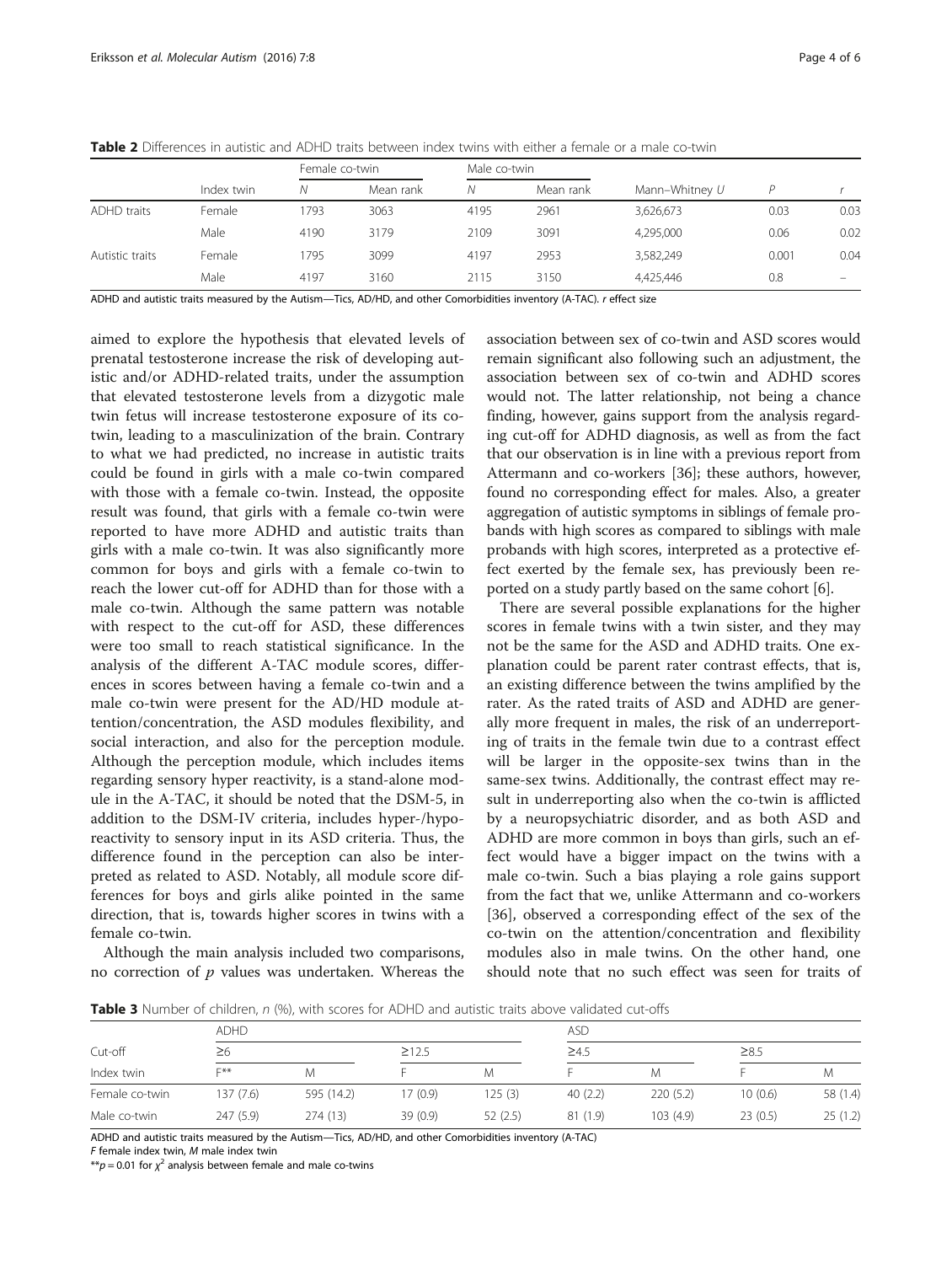<span id="page-4-0"></span>impulsiveness/activity, language, emotion, and opposition in either sex, similarly known to differ between genders. Moreover, previous studies of parent rating contrast effect in dizygotic twins have shown larger effects in straightforward traits as shyness and hyperactivity [\[43](#page-5-0), [44](#page-5-0)], while a less observable trait such as attention has shown very little contrast effect in this age group [[45](#page-5-0)]. In addition to the possible bias from twin comparison, underreporting may also arise from concealed traits. Thus, as girls are generally more socially responsive [\[46](#page-5-0)] and able to recognize need-of-help [\[47](#page-5-0)], there is a possibility that, in cases where both twins have many ADHD symptoms, the girl makes a greater effort to manage herself in order to take responsibility also for her co-twin. Thus, the severity of ADHD symptoms in a girl with a co-twin with even more traits might be underestimated.

Although this study does not provide support for the prenatal testosterone hypothesis for autism, it also does not refute it. First, both the reporting bias discussed above (see also [[36\]](#page-5-0)), and the tentative protective effect of the female gender [5–7], may serve to mask a riskenhancing effect of increased in utero testosterone exposure in females with a male twin. Second, the functional relevance effect of testosterone transfer between human twins is not fully established. Third, the risk associated with high prenatal testosterone levels may be associated with testosterone levels that are higher than those tentatively caused by amniotic testosterone transfer in humans. And fourth, one cannot exclude the existence of a complex association between prenatal testosterone and neuropsychiatric symptoms, where moderately elevated levels (caused by diffusion from a male co-twin) may lead to a reduced responsiveness to the hormone, hence reducing the influence of a sudden rise in testosterone level produced by the fetus or the mother.

There are some limitations to the present study. One is that neuropsychiatric traits were only assessed by parental assessment and by means of layman interviews. However, A-TAC is thoroughly validated and the cutoffs reliably mirror current estimates of the prevalence of ADHD and ASD, respectively [\[48\]](#page-5-0), in the Swedish population. Another limitation is that the DSM-IV criteria for ASD, on which A-TAC is based, mainly reflect the symptomatology displayed by males and that the presentation of ASD may be different in girls [\[49](#page-5-0)], hence making the A-TAC assessment of autistic traits in girls less certain. The major strengths of this study are that it is based on a large sample of twins and the use of a well-established and fairly comprehensive rating scale.

#### Conclusions

There is a small but increased risk for dizygotic twins with a female co-twin of displaying a high degree of

parent-reported ADHD traits when compared with those with a male co-twin, indicating a possible protective effect of having a twin brother. Having a female co-twin is also associated with slightly elevated autistic traits, especially in the domains concerning flexibility of thought and social interaction, thus adding an intriguing complication to the hypothesis that elevated prenatal testosterone levels causes an increased frequency of autistic traits.

#### Abbreviations

ADHD: attention-deficit/hyperactivity disorder; ASD: autism spectrum disorder; A-TAC: Autism—Tics, ADHD, and other Comorbidities inventory; CATSS: Child and Adolescent Twin Study in Sweden.

#### Competing interests

The authors declare that they have no competing interests.

#### Authors' contributions

SB and EE planned the study. PL and SL provided the data and knowledge from the CATSS study. JE made the analyses. JE wrote the article with contributions from all other authors (SL, SB, PL, and EE). All authors read and approved the final manuscript.

#### Acknowledgements

This project was supported by the Swedish Research Council (Grant No 523-2011-3646), The Brain Foundation, Bertil Hållsten's Foundation, and Söderström's foundation. The CATSS study was supported by the Swedish Council for Working Life, funds under the ALF agreement, the Söderström-Königska Foundation, and the Swedish Research Council (Medicine and SIMSAM). The funders had no role in the study design, data collection and analysis, decision to publish, or preparation of the manuscript. Many thanks also to Eva Hesselmark for her valuable comments.

#### Author details

<sup>1</sup>Department of Clinical Neuroscience, Karolinska Institutet, KIND, Gävleg 22, SE-113 30, Stockholm, Sweden. <sup>2</sup> Centre for Ethics, Law and Mental Health (CELAM), University of Gothenburg, Gothenburg, Sweden. <sup>3</sup>Gillberg Neuropsychiatry Centre, University of Gothenburg, Gothenburg, Sweden. 4 Department of Medical Epidemiology and Biostatistics, Karolinska Institutet, Stockholm, Sweden. <sup>5</sup>School of Medical Sciences, Örebro University, Örebro Sweden. <sup>6</sup>Department of Pharmacology, Institute of Neuroscience and Physiology, Sahlgrenska Academy, University of Gothenburg, Gothenburg, Sweden.

#### Received: 31 August 2015 Accepted: 12 January 2016 Published online: 19 January 2016

#### References

- 1. Connolly JJ, Hakonarson H. Etiology of autism spectrum disorder: a genomics perspective. Curr Psychiatry Rep. 2014;16:501.
- 2. Akutagava-Martins G, Salatino-Oliveira A, Kieling CC, Rohde LA, Hutz MH. Genetics of attention-deficit/hyperactivity disorder: current findings and future directions. Expert Rev Neurother. 2013;13:435–45.
- 3. Leitner Y. The co-occurrence of autism and attention deficit hyperactivity disorder in children—what do we know? Front Hum Neurosci. 2014;8:268.
- 4. Bohm HV, Stewart MG, Healy AM. On the autistic spectrum disorder concordance rates of twins and non-twin siblings. Med Hypotheses. 2013; 81:789–91.
- 5. Jacquemont S, Coe BP, Hersch M, Duyzend MH, Krumm N, Bergmann S, et al. A higher mutational burden in females supports a "female protective model" in neurodevelopmental disorders. Am J Hum Genet. 2014;94:415–25.
- 6. Robinson EB, Lichtenstein P, Anckarsäter H, Happé F, Ronald A. Examining and interpreting the female protective effect against autistic behavior. Proc Natl Acad Sci U S A. 2013;110:5258–62.
- 7. Werling DM, Geschwind DH. Recurrence rates provide evidence for sexdifferential, familial genetic liability for autism spectrum disorders in multiplex families and twins. Mol Autism. 2015;6:27.
- 8. Asperger H. Die "Autistischen Psychopathen" im Kindesalter. Arch Psychiatr Nervenkr. 1944;117:76–136.